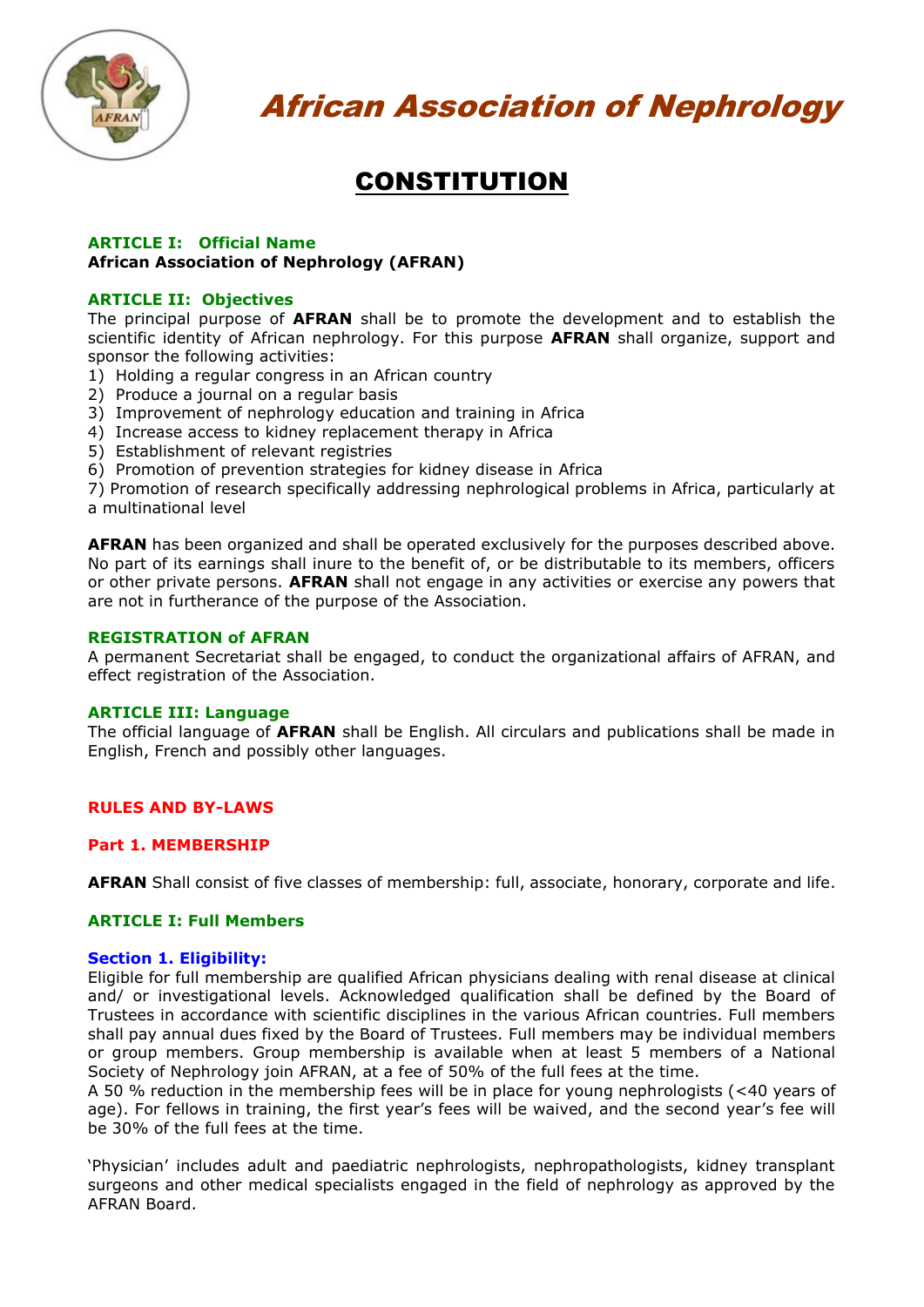

# **Section 2. Application:**

Application for full membership shall be made in writing, together with submission of the applicant's curriculum vitae, to the Secretary and supported by a full member. Acceptance for membership shall be ratified by the Board of Trustees.

# **ARTICLE II: Associate Members**

# **Section 1. Eligibility:**

Clinicians and scientists not satisfying the qualification requirements for full membership and paramedicals including nurses, biomedical engineers and technicians can become associate members. They shall pay 30% of the membership fee at the time and shall participate in all scientific activities of the Association. However, they shall not be members of the General Assembly, they shall have no right to vote, and cannot be members of the Board of Trustees.

# **Section 2. Application:**

Application for Associate Membership shall be made to the Secretary in writing, accompanied by a curriculum vitae, and acceptance shall be ratified by the Board of Trustees.

# **ARTICLE III: Honorary Members:**

Clinicians and scientists from any country may be elected as Honorary Members in recognition of their outstanding scientific or other contributions to African nephrology. Honorary Members shall not pay any subscription fees, shall not be members of the General Assembly and cannot be involved in any AFRAN organizational activities. Honorary Members shall be nominated by the Board of Trustees and ratified by the General Assembly.

# **ARTICLE IV: Corporate Members:**

Corporate membership of AFRAN is by invitation. Corporate members shall participate in all scientific activities of the Association. However, they shall not be members of the General Assembly, they shall have no right to vote, and cannot be members of the Board of Trustees. The membership level will depend on the level of commitment, being:BRONZE; SILVER;GOLD; PLATINUM.

# **ARTICLE V: Life Members:**

African physicians or paediatricians who are, or have been, full AFRAN members, may be elected as Life Members in recognition of their outstanding scientific or other contributions to African nephrology. Life Members shall not pay any subscription fees and may be involved in any AFRAN activities as full members. Life Members shall be nominated by full members of AFRAN to the Board of Trustees and ratified by the General Assembly.

# **ARTICLE VI: Conditions for Membership:**

All existing members, and all applicants for membership, shall comply with the conditions for membership, including the payment of annual membership fees. The due date for payment of the membership fee is established by the Board of Trustees. Membership of AFRAN is terminated:

1) upon the death of a Member

2) upon the written resignation of a Member

3) if membership fees are unpaid by the due date, membership is suspended until fees are paid

4) in the event of conduct which contravenes the ethical standards of AFRAN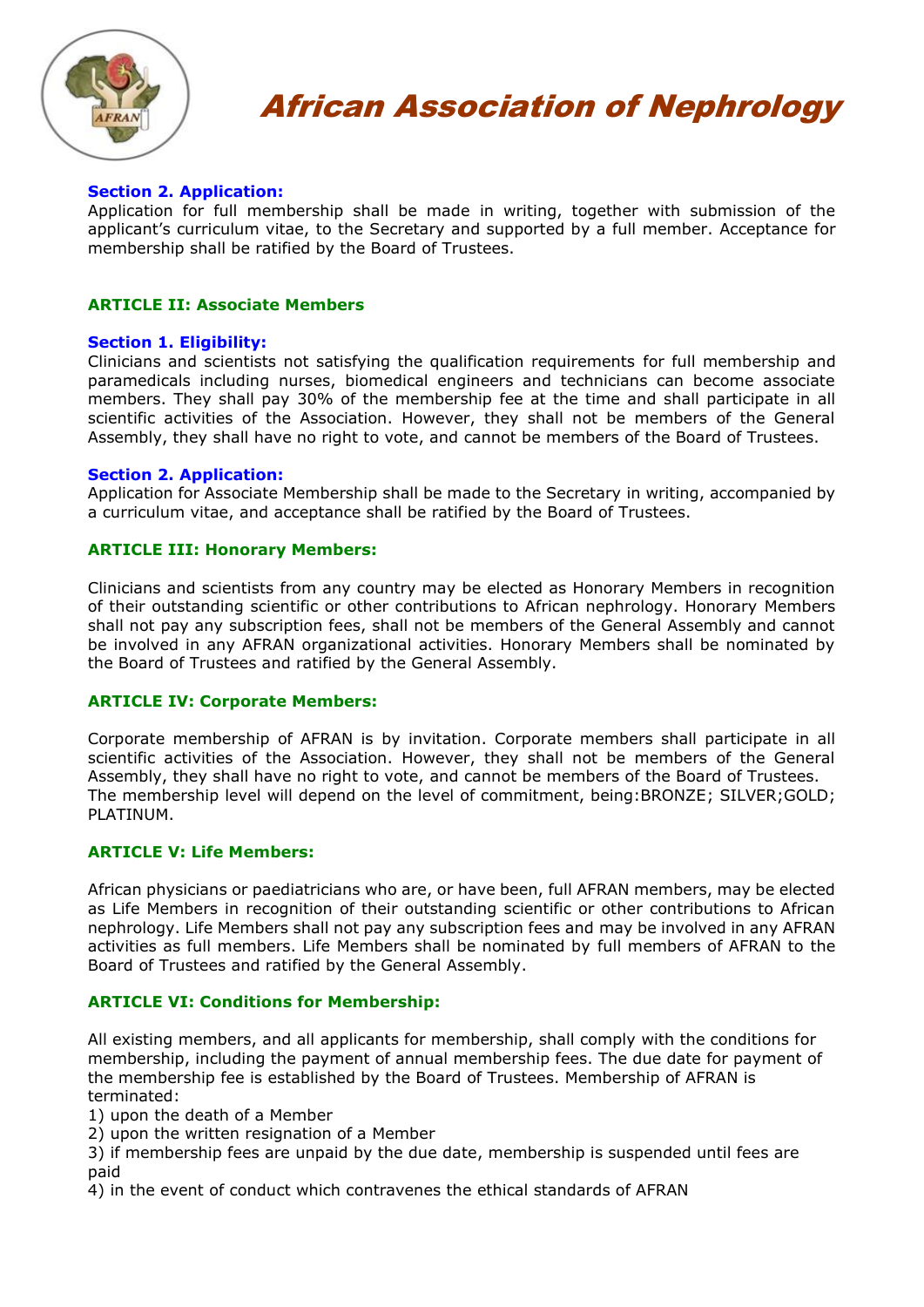

# **Part 2. ADMINISTRATION**

AFRAN shall be governed by the General Assembly, the President and the Board of Trustees.

# **ARTICLE VII: Body corporate**

AFRAN shall: Exist in its own right, separately from its members; Be able to own property and other possessions; Be able to sue and be sued in its own name.

#### **ARTICLE VIII: Continued existence**

AFRAN shall continue to exist even when its membership changes and there are changes in office bearers.

#### **ARTICLE IX: Rights in the property or other assets of the organization**

Members or office bearers of the organisation do not have rights over property or assets that belong to the organisation.

#### **ARTICLE X: Powers of the organisation**

The management committee (Board of Trustees) may take on the power and authority that it believes it needs to be able to achieve the objectives of the organisation.

#### **ARTICLE XI: Governance**

A Management committee will manage the organisation. The management will be made up of not less than 6 members. They are the office-bearers of the organisation.

# **ARTICLE XII: General Assembly**

#### **Section 1. Composition:**

The General Assembly shall be composed of all full members who have been accepted for at least one month before the regular General Assembly meeting.

#### **Section 2. Meetings:**

The General Assembly shall meet face-to-face annually, during the regular biennial **AFRAN** congress and during the ISN World Congress of Nephrology if feasible or virtually if not. Quorum for the conduct of business shall consist of 25% of the full members attending the congress. Decisions shall be made by absolute majority. For constitutional amendments, absolute majority of the total number of full members, through an electronic ballot is mandatory.

#### **Section 3. Functions:**

1) Election of the President.

- 2) Election of the Board of Trustees.
- 3) Ratification of the actions of the Board of Trustees and of the Secretary-General's report and the Treasurer's financial report on **AFRAN** accounts.

4) Ratification of any changes in the Constitution, rules and by-laws of the Association.

5) Voting on any item of business which the Board of Trustees brings before the General Assembly.

# **ARTICLE XIII: The President**

**Section 1. Duties:**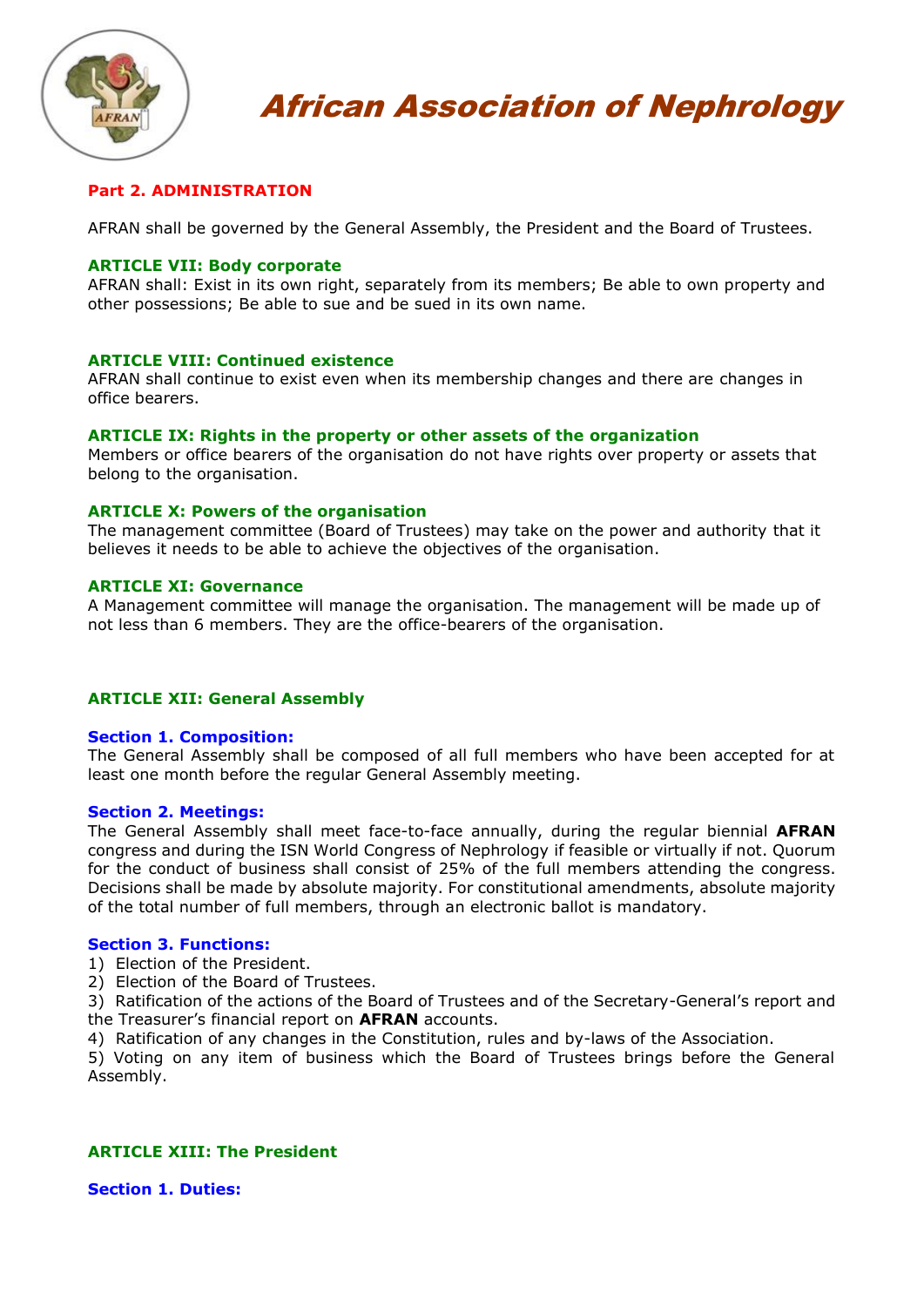

The President shall be the chairperson of the General Assembly and the Board of Trustees. Through these, he/she shall be responsible for defining the strategies of the Association and for auditing the actions of all **AFRAN** committees. The President shall have no executive authorities or duties. In his/her absence, relevant meetings shall be chaired by the President-Elect, in whose absence the chair goes to the Secretary-General.

# **Section 2. Election:**

The President is elected by counting the direct votes at the General Assembly meeting. The President-Elect shall not necessarily be the organiser of the next **AFRAN** congress in his/her own country and shall become President of the Association for **two** years that follow the congress. The President may not be re-elected.

After calls for nomintions for President from AFRAN, such nominations for President shall be made to the Secretary by the National Society of a country. The nominated person should have been a full member of **AFRAN** for a minimum of **two** years.

No more than one name should be introduced from one country. Should such an event arise, and could not be resolved by contact with the persons concerned, the name suggested by the largest number of members shall be introduced for ballot.

The countries proposing to host the next congress shall be brought before the Board of Trustees at least 3 months prior to the current congress, which shall verify the feasibility of holding the next congress in the suggested country. They shall then be introduced at the next General Assembly for direct ballot. It is proposed that congresses rotate between anglophone and francophone countries.

# **ARTICLE XIV: The Board of Trustees**

# **Section 1. Description:**

The Board of Trustees is the Executive Council of **AFRAN**. It is composed of **17** members: the President, the President-Elect, the immediate Past-President*,* the Secretary-General, the Treasurer and **12** members who represent the major geographical zones of Africa, as defined by the Board of Trustees and ratified by the General Assembly.

# **Section 2. Election:**

The Board of Trustees shall be elected by direct ballot at the General Assembly meeting. A list of nominations, consisting of double the number of vacancies shall be presented by the Nomination Committee and displayed at the AFRAN congress at least one day prior to the General Assembly meeting. Elected members shall hold office for **6** years. **Four** members of the Board of Trustees shall be changed every **two** years. Membership of the President and the President-Elect in the Board shall be restricted to the period during which they hold these positions.

# **Section 3. Nominations:**

The move for elections of new members of the Board of Trustees shall start **6** months ahead. The President shall appoint a Chairperson for the Nomination Committee at this time who shall suggest for membership of the Committee the names of **12** full members, 2 from each zone. From those, the Board of Trustees shall elect **6** members, one from each zone. Members of the Nomination Committee are not eligible to be nominated for the Board of Trustees.

The Nomination Committee shall select two full members from each zone. These members shall give their consent before their names are listed for election by the General Assembly.

# **Section 4. Meetings:**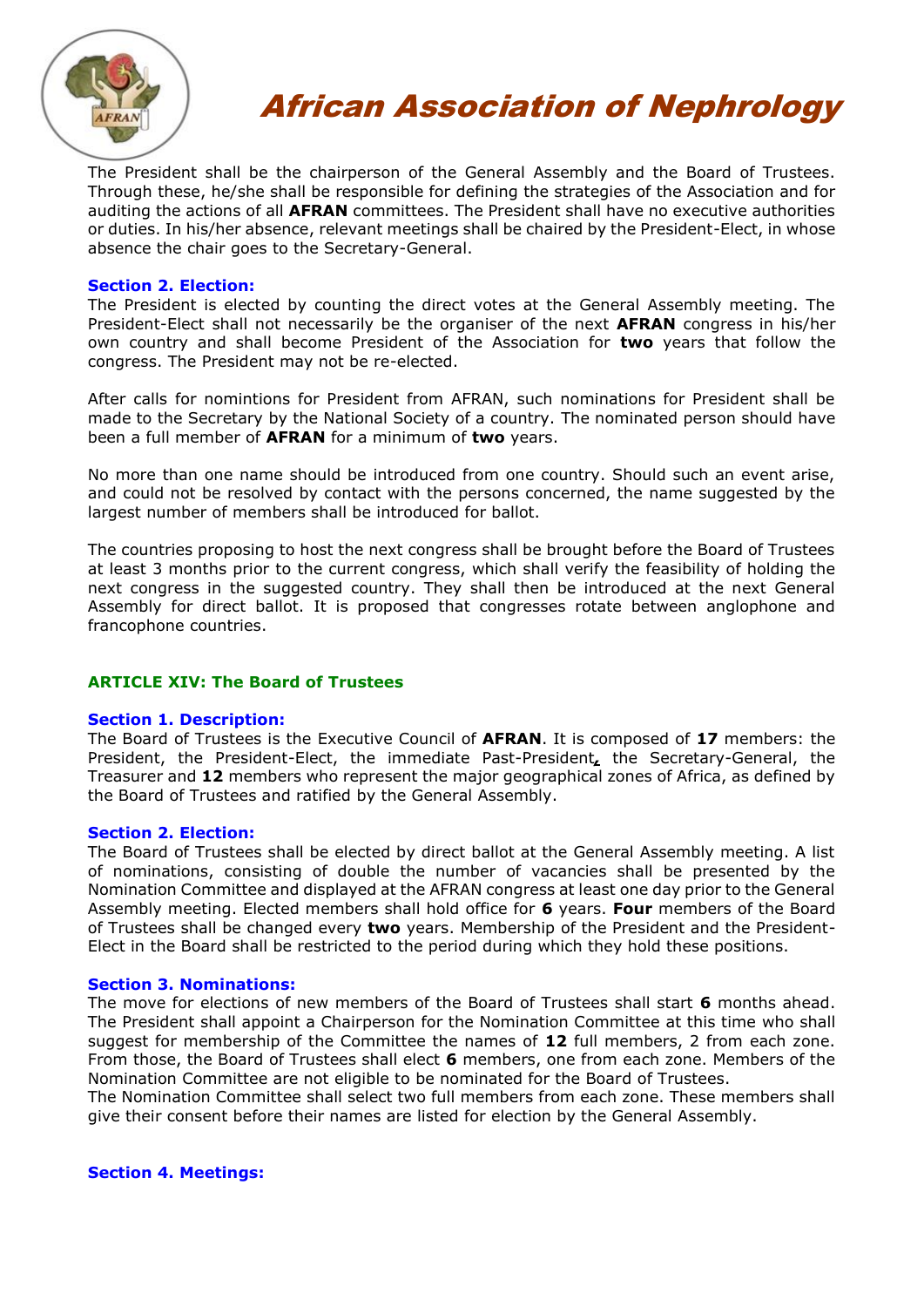

The Board of Trustees shall meet regularly every **3 months** virtually, via Zoom or other suitable platform; face-to-face meetings will be held when feasible. Extraordinary meetings shall be held upon the written request of at least **7** Board members.

Invitations for Board meetings shall be made by the Secretary-General. Quorum shall consist of **8** members, of whom one shall be the President or the Secretary-General. Decisions shall be made by simple majority of votes. Should voting be equal, the President casts the deciding vote unless he/she decides to bring the matter to General Assembly for voting.

AFRAN will be represented by the President at other meetings requiring its presence e.g. ISN; if the President is unavailable to attend, then the President-elect or Secretary-General will represent AFRAN at such meetings; failing these, the President may designate a member of the Board of Trustees to attend.

# **Section 5. Secretary**

There shall be a separation of the offices of Secretary-General and Treasurer.

The Board of Trustees shall elect one of its members as Secretary-General, who shall hold this position for **2** years renewable for another **4** years. He/she shall be director of all the administrative affairs of the Association, according to the strategies ratified by the Board of Trustees. He/she shall present an annual report to the General Assembly during its regular meeting.

# **Section 6. Treasurer**

The Board of Trustees shall elect one of its members as Treasurer who shall hold this position for **2** years renewable for another **4** years. He/she shall be director of the financial affairs of the Association, according to the strategies ratified by the Board of Trustees. He/she shall present an annual financial report to the General Assembly during its regular meeting.

It should be observed that when the Secretary-General or Treasurer is from an English-speaking country, the other officer shall be from a French-speaking country and vice versa.

# **Section 7. Committees of AFRAN**

The Board of Trustees shall appoint from AFRAN members the chairs of the following Committees**:**

- 1) The Registry
- 2) Editor of the Journal
- 3) Young Nephrologists Committee
- 4) Education and Training
- 5) Research and Ethics
- 6) Clinical Nephrology
- 7) Haemodialysis
- 8) Peritoneal Dialysis
- 9) Transplant
- 10) Prevention and Advocacy
- 11) Renal Pathology
- 12)Website and Social Media

These officers shall be delegated to take care of all aspects relevant to their portfolio. They shall present their proposed strategies to the Board of Trustees for ratification, and shall then be responsible for executing the approved plans. They shall attend meetings of the Board of Trustees. They shall report to the Board of Trustees and the General Assembly.

Each officer shall hold his position for **two** years and may be re-appointed for a further 4 years. He/she is entitled to recommend a number of committee members representing geographically diverse African regions/countries who must be full AFRAN members and will be ratified by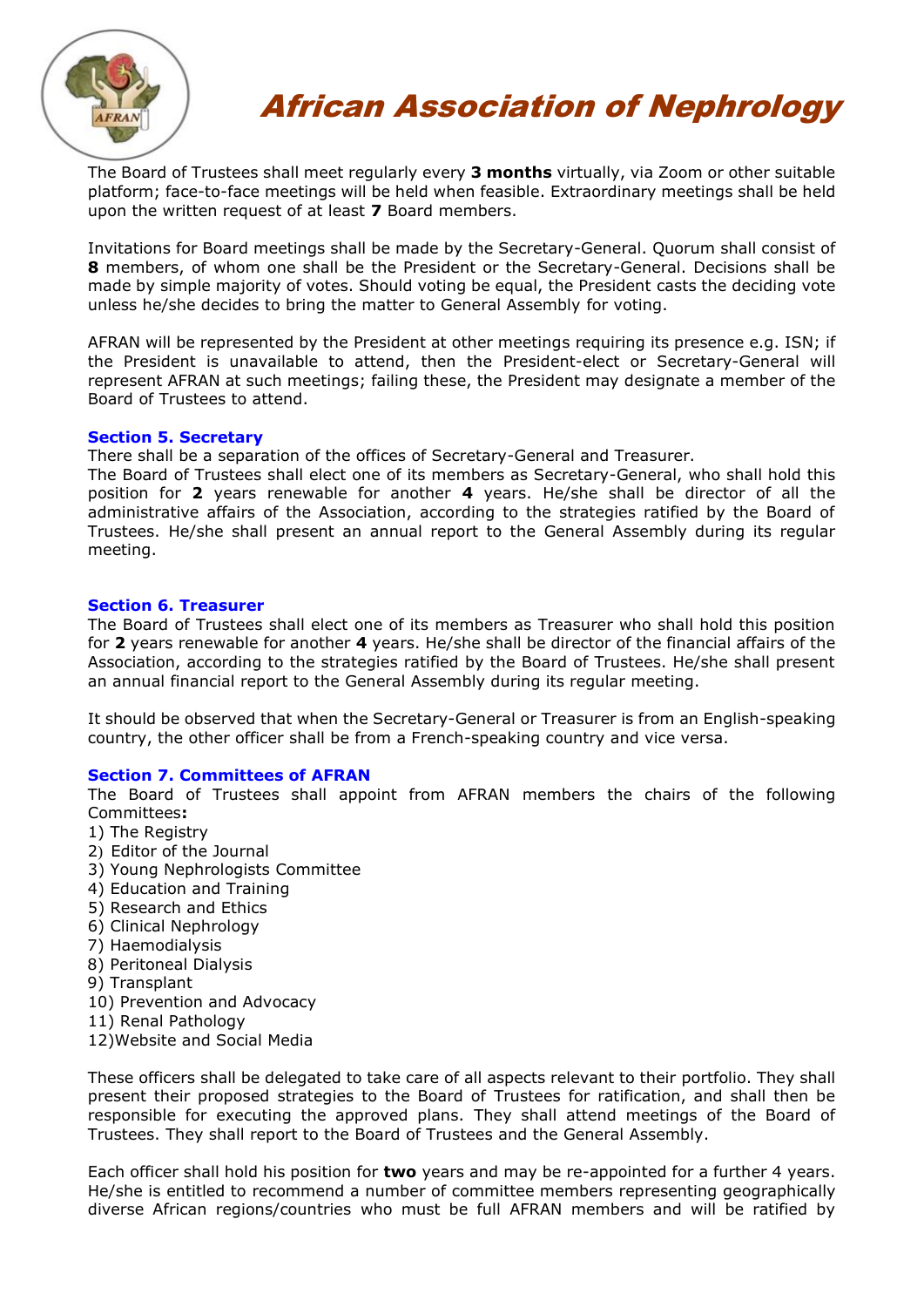

**AFRAN**. In addition, at least one African member on an International Nephrology Committee should be co-opted onto the relevant AFRAN Committee, after approval of the Board of Trustees. The recommended number of members for each committee is **ten**, in addition to the chair and co-chair.

# **Part 3. FINANCIAL ASPECTS**

#### **ARTICLE XV: Funding**

The country of domicile of the AFRAN bank account will be selected for its ease of banking transactions.

#### **Section 1. Financial Resources:**

The resources for **AFRAN** funds shall include membership dues, profits from AFRAN conferences, and grants and fellowship awards.

Profits generated by the congress will be shared with the organizing national society on a 50/50% basis.

The organisation may not give any of its money or property to its members or office bearers. The only time it can do this is when it pays for work that a member or office bearer has done for the organisation, as agreed to in advance by the Board of Trustees. The payment must be a reasonable amount for the work that has been done.

#### **Section 2. Banking:**

All funds shall be kept in a transferable currency, unless local regulations in a particular country do not permit it. Profits from a conference are to be transferred to the bank maintaining AFRAN funds.

#### **Section 4. Accounts:**

The Treasurer shall keep all the necessary account books and documents. The financial year shall extend from January 1<sup>st</sup> to December  $31<sup>st</sup>$ . The Treasurer's financial report should be ready by the next April and must be ratified at the subsequent meeting of the Board of Trustees.

# **Part 4. GENERAL**

# **ARTICLE XVI: Scientific Meetings**

**AFRAN** will hold a congress every **two** years. Organisers of the congress must at the time of the invitation agree in writing to the resolution of the International Congress of Scientific Unions (ICSU) regarding the free circulation of scientists.

French is the other official language in the congress; scientific symposia during a congress may be held in French.

#### **ARTICLE XVII: Notices, Agendas and Minutes of meetings**

#### **Section1. Notice:**

Notice of meetings of the Board of Trustees and General Assembly is to be circulated **one** month before the meeting by the Secretary-General.

#### **Section2. Agendas:**

The agendas for the meetings of the Board of Trustees and the General Assembly should be distributed **one** week prior to and reviewed at the beginning of the meeting when new points can be added to the agendas. The agendas for special meetings of the Board of Trustees should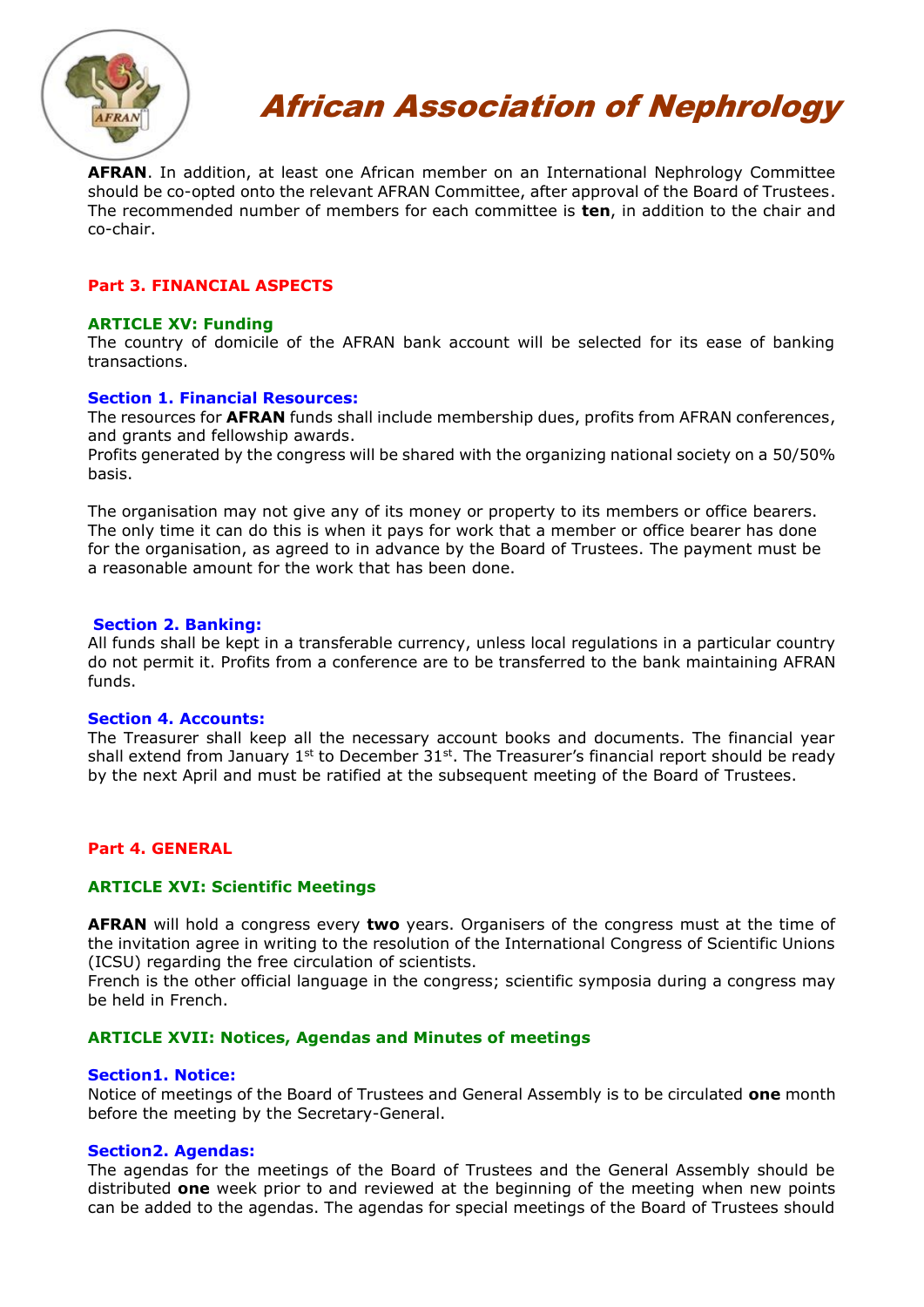

be distributed at least **one** week prior to the meeting, unless there is an emergency. Decisions can be reached during special meetings only on items on the agenda, except in the case of urgent or unpredictable business.

#### **Section 3. Minutes:**

Minutes of the meetings of the Board of Trustees should be distributed not later than **one** month after the meeting. Minutes of the General Assembly meetings should be written by the Secretary-General, ratified and signed by the President and emailed to the members within **one** month of the meeting.

# **ARTICLE XVIII: Circulation of Information**

Major affairs and decisions of the Association should be circulated by email communique, and published on the website. The text should be prepared by the Secretary-General. French is the other language for publication. English publications should have an additional French abstract and French publications should have an additional English abstract.

# **ARTICLE XIX: Amendments**

Amendments to the by-laws may be proposed in writing by a majority vote of the Board of Trustees. The amendments must be acted upon at the next regular meeting of the General Assembly. The notice of such meeting shall contain an announcement, text and explanations of the proposed amendment or amendments. Proposed amendments shall require for their adoption an affirmative vote of two-thirds of the members attending the meeting.

# **ARTICLE XX: Dissolution**

Upon dissolution of **AFRAN**, the Board of Trustees shall, after paying or making provision for the payment of all the debts and liabilities of **AFRAN**, dispose of all of the assets exclusively for the purposes for which the Association was organized and operated, in such manner, or to such organization or organizations organized and operated exclusively for charitable, educational, or scientific purposes, as the Board of trustees shall determine. After doing this, if there is property or money left over it should not be paid or given to members of the organisation. It should be given in some way to another non-profit organisation that has similar objectives. The organisation's general meeting can decide what organisation this should be.The decision of the Board as to the disposition of the assets of **AFRAN** shall be ratified by the General Assembly.

The organisation may close down if at least two-thirds of the membership present and voting at a General Assembly convened for the purpose of considering such matter, are in favour of closing down.Two thirds of the membership of each country represented in AFRAN need to be present to vote at such a meeting.

# **ARTICLE XXI: Indemnification**

**AFRAN** shall indemnify each officer, member of the Board of Trustees or member of any committee of the **AFRAN** against any liabilities or expenses, including attorney's fees, reasonably incurred by him/her in connection with any actual or threatened legal action to which he/she might become a party by reason of being such an officer or member except to the extent that he/she shall be adjudged in such action to be liable for gross negligence or wilful misconduct in the performance of his/her duties as such an officer or member.